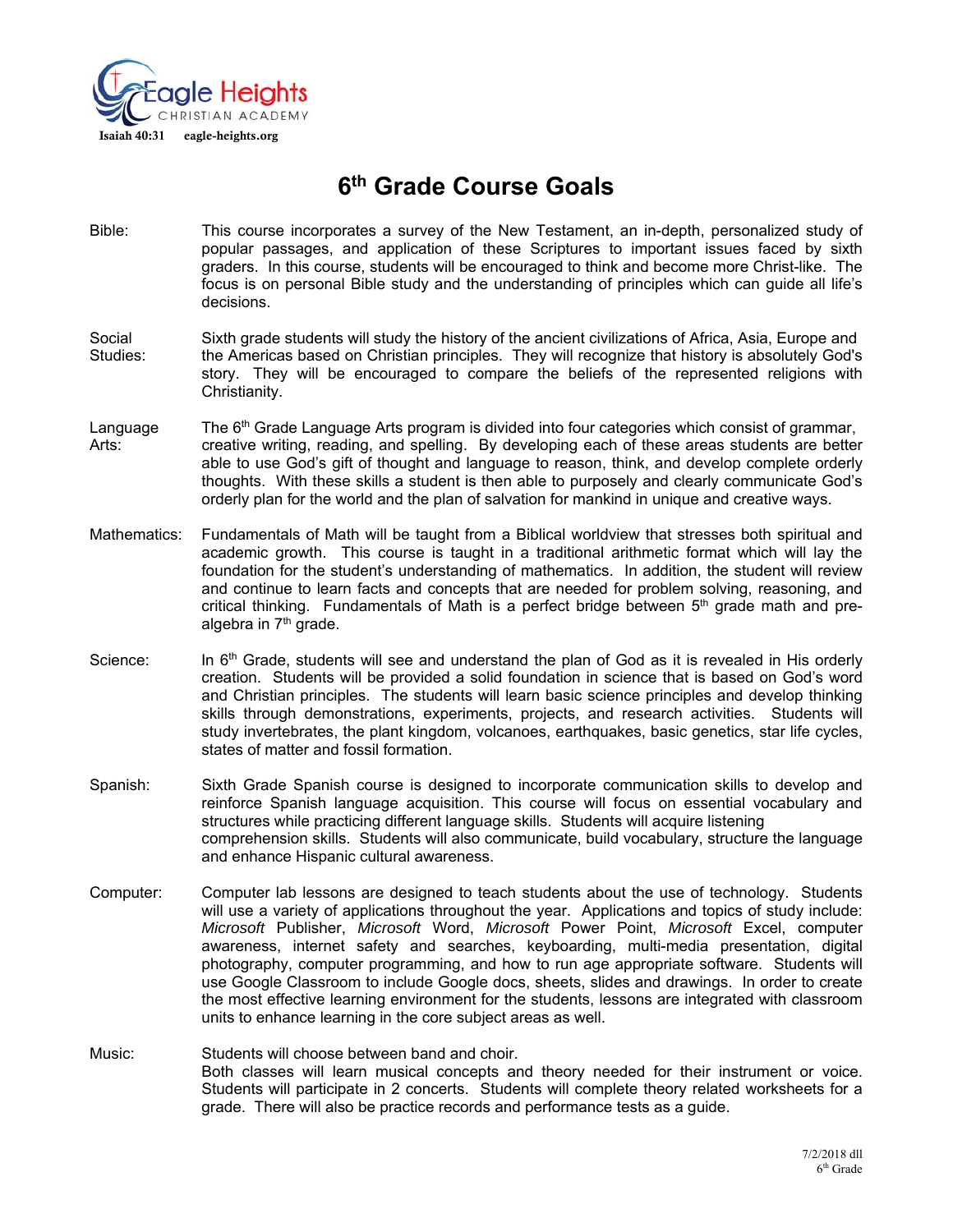

Physical In Physical Education, students acquire the knowledge and skills for movement that provide the Education:<br>Education: foundation for enjoyment, continued social development through physical activity, and access to foundation for enjoyment, continued social development through physical activity, and access to a physically-active lifestyle. The student exhibits a physically-active lifestyle and understands the relationship between physical activity and health throughout the life span. In Grades 6-8, students understand in greater detail the function of the body, learn to measure their own performance more accurately, and develop plans for improvement. Identifying the types of activities that provide them with enjoyment and challenge and that will encourage them to be physically active throughout life is reinforced during instruction in these grades.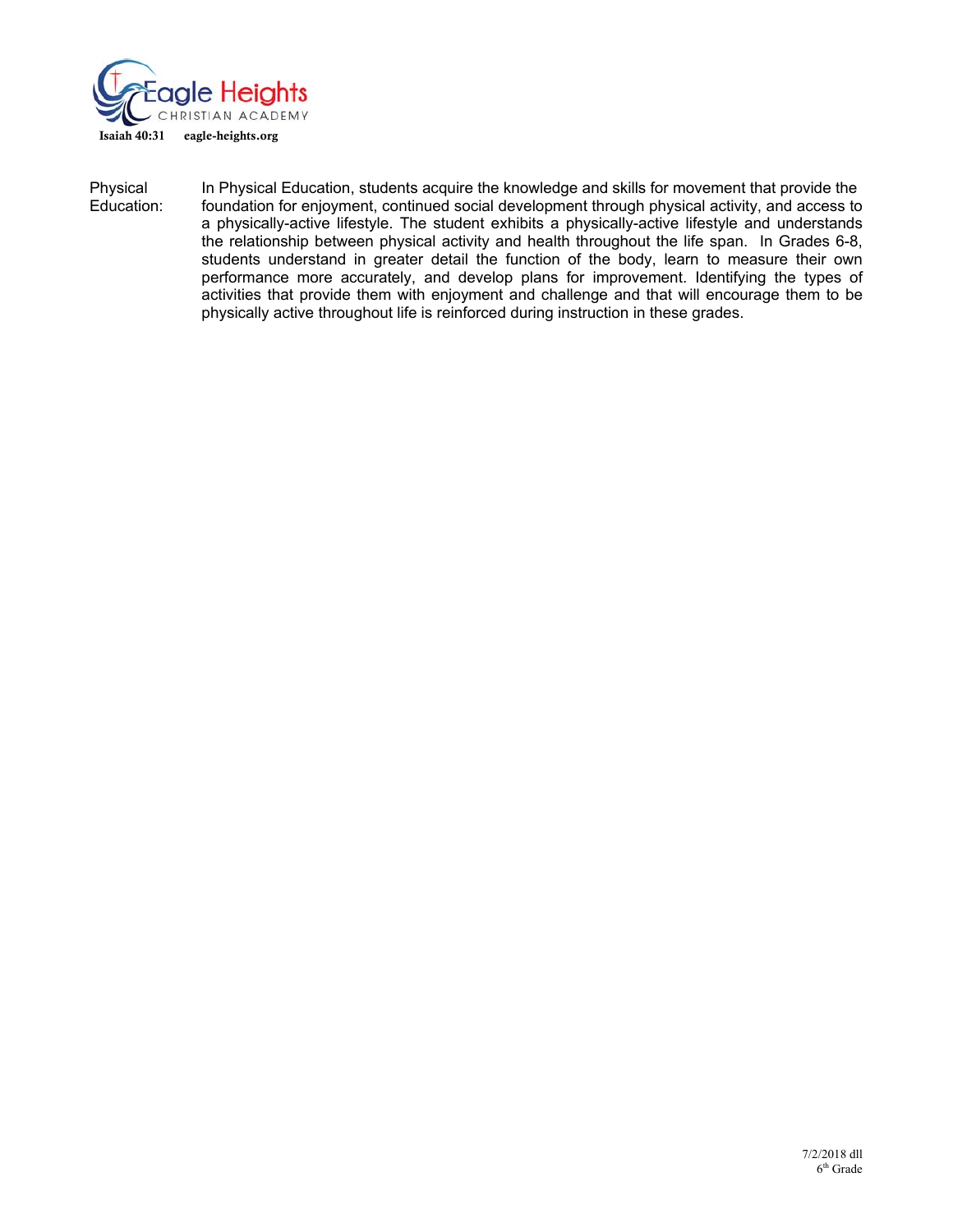

## **6th Grade Curriculum**

#### **Language Arts(A Beka, BJUP, ACSI):**

**Reading and Literature** 

Oral reading Reading comprehension Speed reading Vocabulary building Dictionary skills **Spelling**  Weekly word lists by prefixes, suffixes, and root words Vocabulary study from the word lists Dictionary skills **Language**  *Writing Process*  Writing, comparison /contrasts, poetry, outlines, library research paper, narration, journal, historical fiction Sentences and sentence parts Fragments, run-ons Punctuation and capitalization rules Library skills *Grammar*  Recognizing, diagramming, and using all eight parts of speech

#### **Social Studies (BJUP):**

Mesopotamia Ancient Egypt Ancient Israel Ancient India Ancient China Ancient Persia Ancient Greece Ancient Rome Byzantine Empire Mesoamerica Ancient Africa Ancient Japan Middle Ages in Europe Creating and reading thematic maps, graphs, charts, models Critical thinking skills involving history, geography, economics, government, citizenship

#### **Bible (ACSI):**

Redemption Feeling, thoughts, choices Lordship of Christ Relationships Growing in Faith Final Events Negative peer influence Self-esteem Being Honest Respecting Adults **Commitment** Forgiveness **Perseverance** Memory Verses

### **Science (BJUP):**

**Earthquakes** Volcanoes **Weathering** Erosion Natural Resources Cells Classification Atoms **Molecules Electricity Magnetism** Motion **Machines Stars** Solar System Plant and Animal Reproduction Heredity and Genetics Nervous System Immune System

#### **Math (BJUP):**

Operations with Whole Numbers **Exponents** Square Roots Order of Operations **Decimals** Operations with Scientific Notion Number Theory Operations with Fractions Operations with Mixed Numbers Forms of Rational Numbers Problem Solving Finding the Percent Finding the Whole Using Percents Measurement: length, capacity, weight, mass, temperature, time Precision Introduction to Geometry Perimeter Circles and Circumference Area and Volume Surface Area Probability and Statistics Circle, Bar, and Line Graphs Integers, Real Numbers **Permutations** Introduction to Algebra Solving Inequalities Relations and Functions Graphing Linear Functions **Translations** Logic and Set Theory